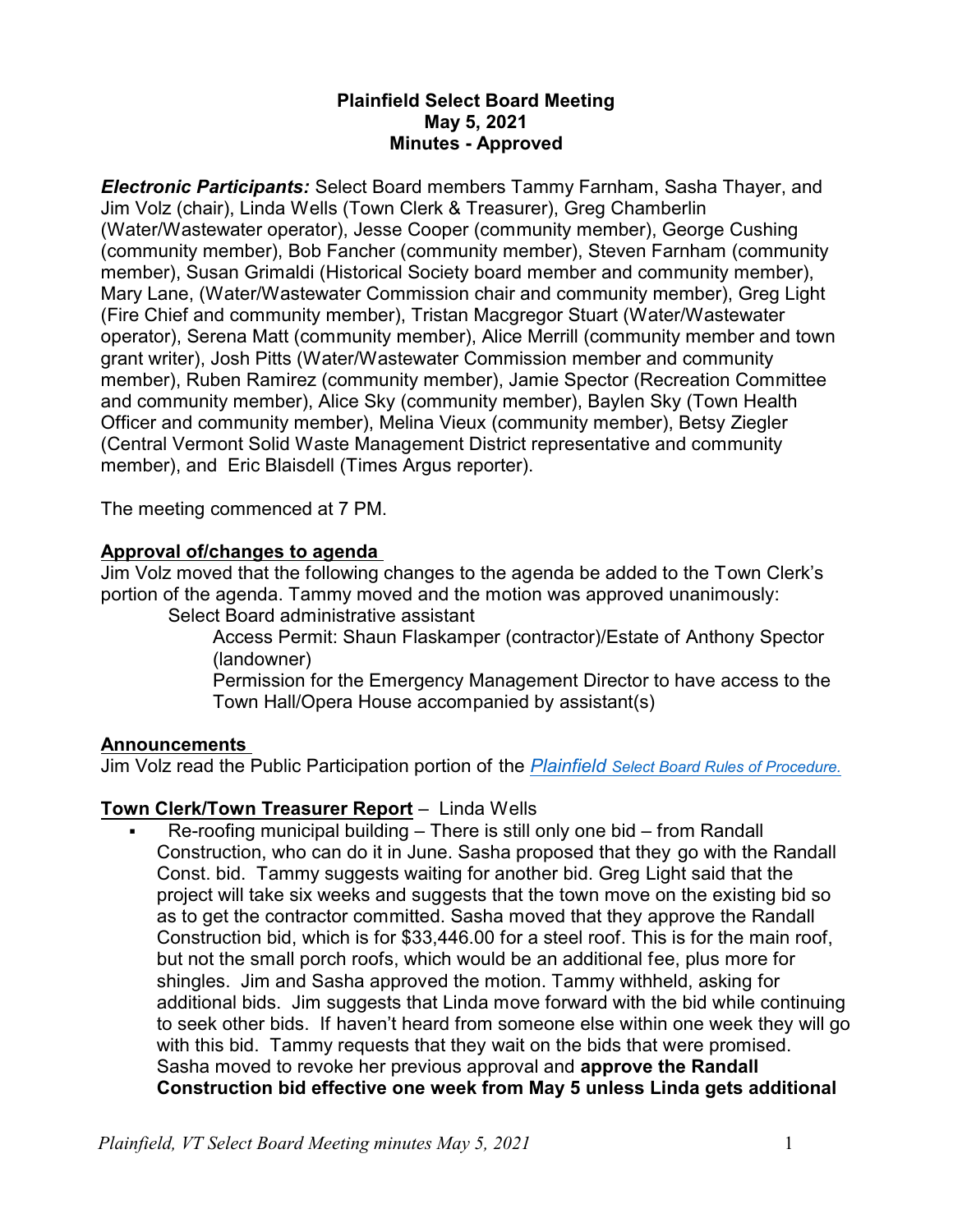**bids. If she does, she will notify SB members, who will have a special meeting to approve one of them. If Linda doesn't hear from other contractors, or if the other bids are higher, she will go with the Randall Construction bid. A special meeting will be held if Linda gets a lower bid.** The movement was unanimously approved.

- **Personnel Issues:** Employees are accruing leave time and reaching the annual maximum of 45 days (total). Due to workload with COVID they haven't had time off and are at risk for losing leave time. Request SB to consider raising accrual to 55 from 45 days so that they don't continue to lose time. This will keep the budget level. They seldom use all of them. Tammy: time to recharge is important. Her workplace is dealing with the same issue because it becomes a cost issue for the town to have so much paid time off. Linda: as we near the end of COVID and the office re-opens, office staff will have more time to do their work. She's sure that once we're beyond the pandemic things will return to normal. **Sasha moved that they raise the limit for accrued time to 55 days from the current time until June 30, 2022. The motion was approved unanimously.**
- § **Part Time Assistance for Town Office:** Linda asked that the SB consider this for the future. Not prepared to discuss it now, but requests that SB consider it for the future. Tammy suggests working with Twinfield to find a high school student intern, as it is a great way to get work experience. Linda will let SB know when she's ready to revisit this issue.
- **Enforcement of Noise Ordinance** Regarding fireworks. The Fire Department Chief has to issue a permit for fireworks displays. Use, possession, sale and distribution of fireworks (**20 V.S.A. § 3132**) is legal only after a permit is granted. Greg Light: you can buy them without a permit. At this time, some fire chiefs are pressuring the legislature to change the law. He's only issued 2 permits in the past two years although there have been many more displays than that. Jim: we don't have the means to enforce it. **Call the State Police and complain. Sasha will remind North Star that they need to attach a permit to each sale.**
- § **Charter Communications Expansion of Service:** Members were unclear about this item.
- § **Access permit** for Shaun Flaskamper (contractor)/Anthony Spector Estate (landowner). The landowner has paid for a culvert and the culvert has been delivered. In the past, the town has installed culverts for landowners so that they conform to the town's needs. Can we bill the landowner for the culvert? Tammy: the landowner is responsible for the culvert and the town has to inspect it. Sasha: Mike would prefer that the town do it so that it's done correctly. **Jim moved that the SB approve the access permit to install a culvert on the condition that Mike comes up with an estimate for what it will cost and the landowner agrees in writing to pay that amount in advance. The motion was approved unanimously.**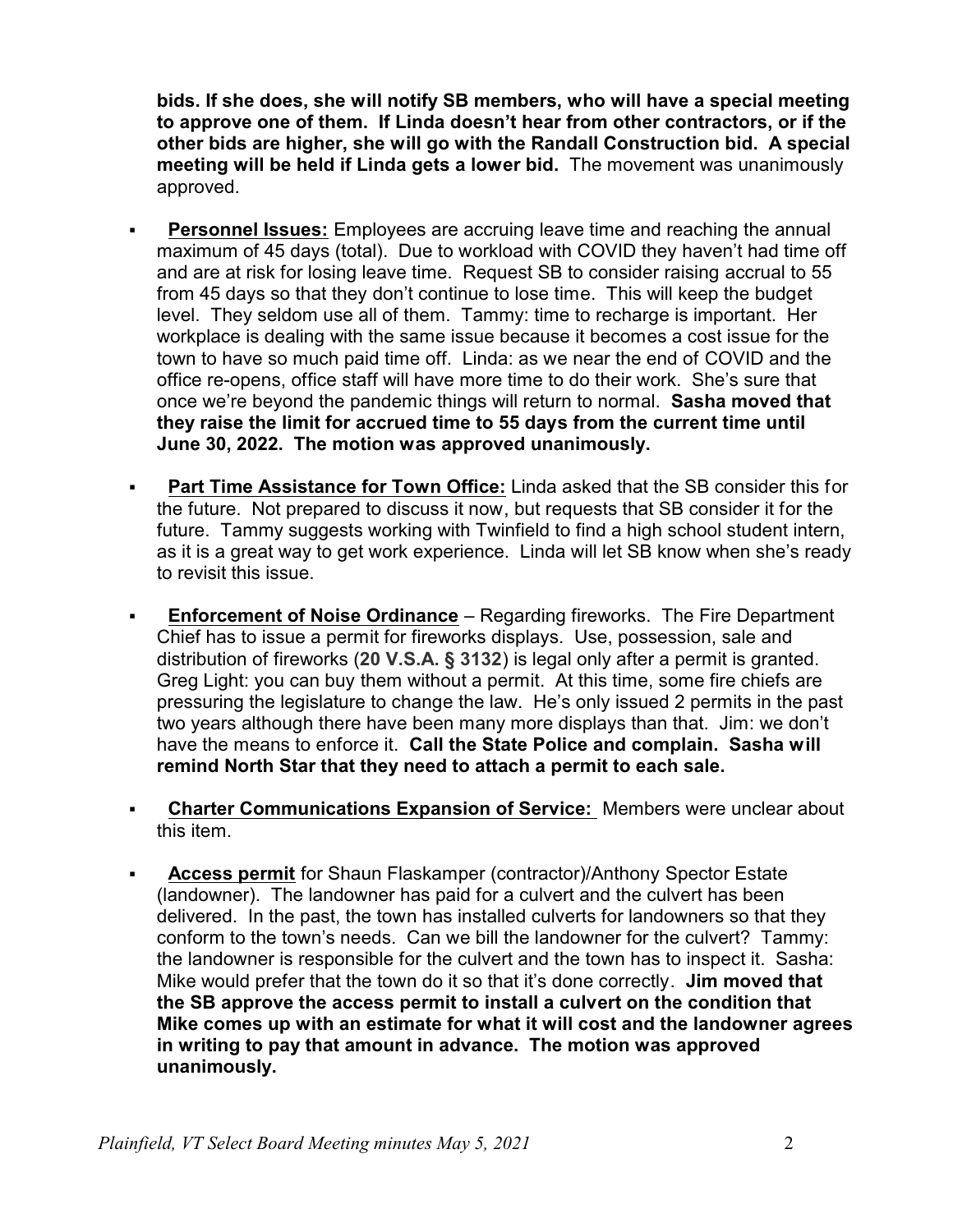- § **Excess weight permit for Walker Construction**, Stowe, Vermont **Sasha moved the approval of the excess weight permit application from Walker Construction** of Stowe, Vermont **with all our regular conditions. The motion passed unanimously.**
- § **Mowing contract:** Linda has two bids, one from Abare for \$355 and the other from Jason Cushing Lawncare for \$350. Cushing has been doing it for ten years. Linda recommends that they continue to use Jason Cushing. **Tammy moved to approve a two-year contract with Jason Cushing and Cushing Lawn Care for mowing**. Linda requests that they do a multi-year contract. Tammy says that these services should be limited to a two-year contract so that others have the opportunity to bid. **The motion was approved unanimously.**
- § **Approval of warrants**: Accounts Payable May 3 for \$46,004 and \$52,466.08. **Tammy moved to approve two payable warrants dated May 3, 2021 and a payroll warrant dated May 7. The motion passed unanimously.**
- § Linda: **Bears are out** make sure you seal your trash containers.
- § **SB Administrative assistant position Sasha moved to approve Paula Emery to be the Select Board Administrative Assistant,** paid as a town employee to be paid at the same rate Erika Farnham has been paid. **The motion passed unanimously.**
- § **Access to Town Hall: Sasha requests access to Town Hall and Opera House for Emergency Management purposes. Approved unanimously.**
- § **Seeking Maintenance Manager for municipal buildings/facilities and grounds** - It was announced that the **Town is still seeking a maintenance manager for municipal buildings, facilities, and grounds.** It is posted on the website and Sasha will post this again on social media.

# **New Climbing Structure for Rec Field** – Jamie Spector

Jamie requested that the select board ask the town's grant writer to look into grant monies for a new climbing structure for the Rec Field, geared toward kids between  $5 - 11$ . Discussion centered around whether the town would need to contribute matching funds and whether the town can afford to do so, given other projects that are underway. The Rec Committee doesn't have leads on grants. This is potentially something to use state COVID funds for. **Jim moved that SB authorize Alice Merrill to spend a few hours at town expense (to be written into grant application) to do the research on funding. Passed unanimously.**

# **Old Fire House**

The building, located on High Street, is in a state of disrepair. Several people spoke to the fact that the building is in bad shape and may not make it through another winter. Ruben Ramirez is interested in purchasing the building for as little as possible due to the expense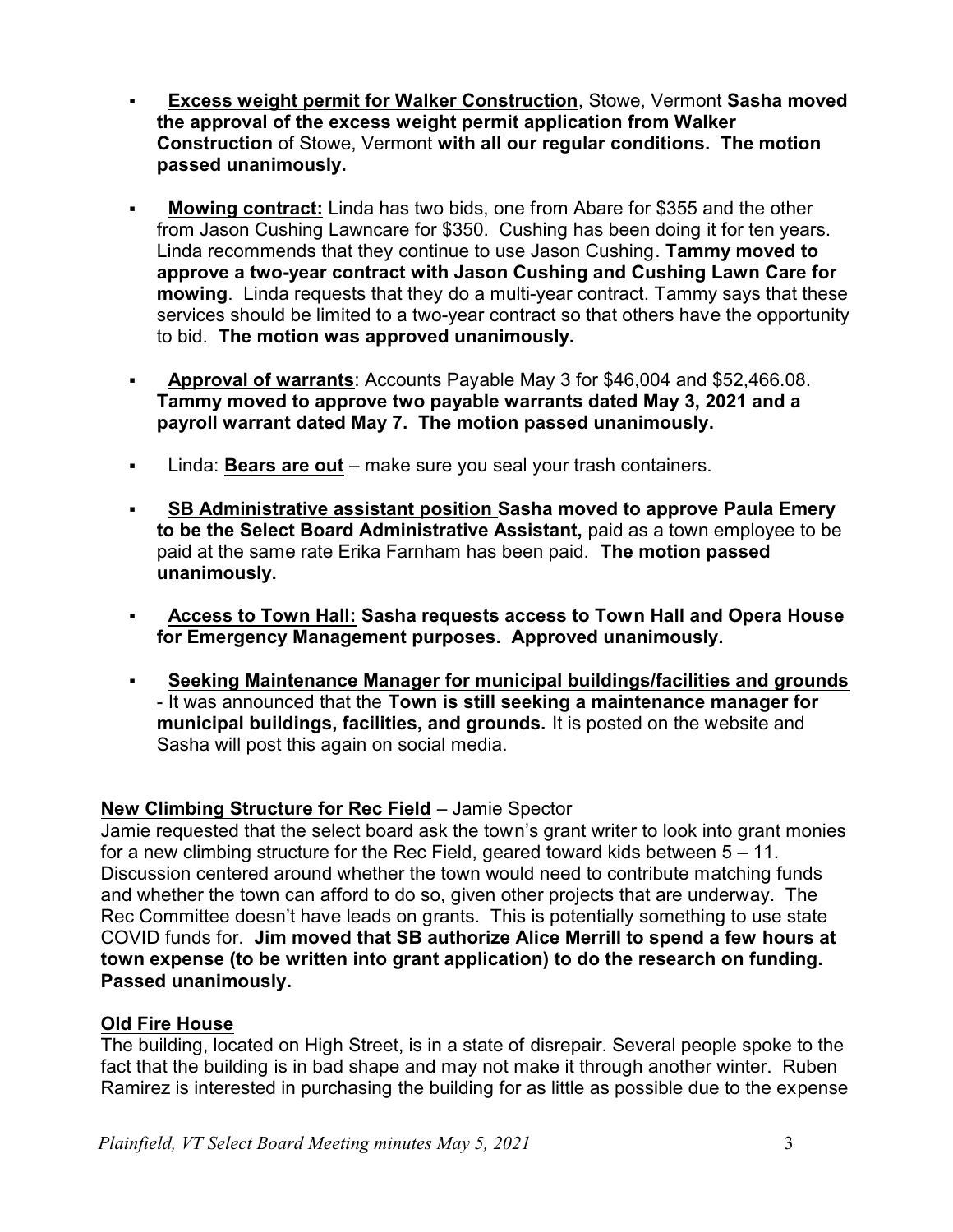of repairing it. Their goal is to keep it as a historic building for Plainfield and potentially offer it as rental space. They would like to have the ability to decline the offer if the town is asking too much for it.

**There will be a special select board meeting on this topic on Monday, May 10 starting with a site visit at the Old Fire House at 5:30 PM, then moving to the Rec Field at 6:15 AM. Ruben will need to put a proposal together for the SB to consider in their May 19 meeting**.

### **Main St-Route 2 Intersection Remediation Project**

This is a standing item on the SB agenda.

#### *Water and Wastewater*

Greg and Tristan from Water/Wastewater plant and members of the Water/Wastewater Commission spoke to this issue. The town is trying determine what the financial considerations of the entire project are, and what that means to the town. No final numbers at this point; WW sent a letter to SB with their position on this.

Greg Chamberlain: The original estimate for the replacement of water and sewer lines is for \$250,000, which the WW commission doesn't have.

Mary Lane: WW used to have a reserve fund; there is no longer a reserve fund, let alone the additional \$250,000 to meet the financial obligations of this project. WW needs funding to continue operations. Asking roughly 300 people (village residents) to pay for the majority of the project would probably double their rates for at least one year. Anything else done to improve the system will also increase rates, which is not equitable.

Tammy: The town needs to pay for the utilities part of this job. It is a savings to people on the project because we're doing it before we *have* to do it.

Josh Pitts: The problem is that the Water and Wastewater Commission has a responsibility, which is in conflict with moving this intersection project forward. They represent the interests of the WW system and everyone on it. There is no way they will service an already hobbled system to replace water lines that don't need to be replaced for another 45 years. WW has a tenuous system that they are slowly and methodically trying to bring to a state of functioning so that it will last for many years to come. But they are relying on rate hikes to do this work. They need to spend ratepayers' money on improving the system, not fixing a problem that doesn't need to be fixed. Request for cooperation between WW and Fire Department on fire hydrants and maintenance of pressure during the bridge closure period.

Jim: To be clear, the entire town should have to pay for this – not just the rate payers, because the intersection project is a town project.

Tristan: Users on the system need to get the best quality water they possibly can. Greg and Tristan need to meet with the engineers and until then they don't have a lot of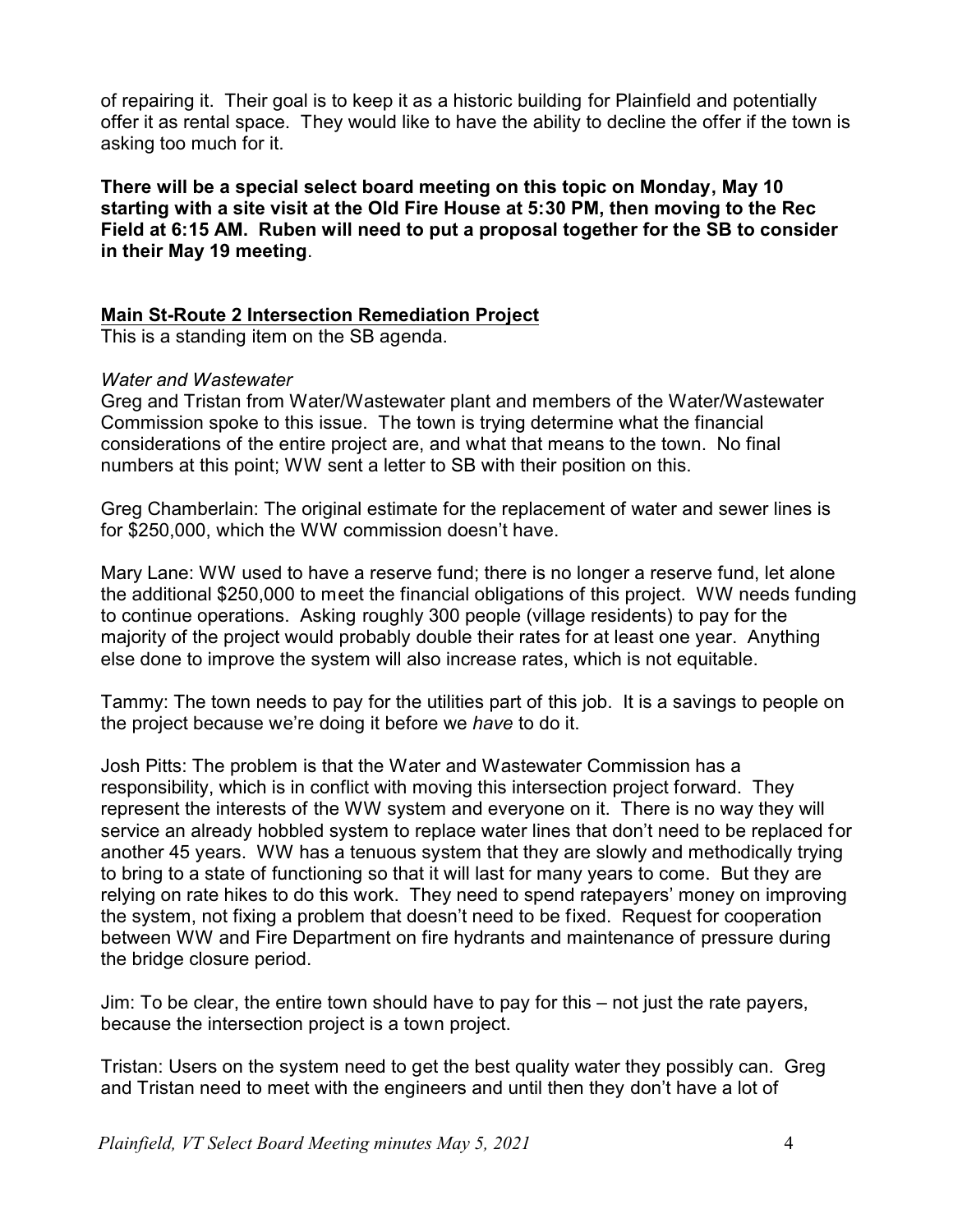information about the project. They have to keep water and sewer flowing throughout the project. They have to meet with the engineers to address their concerns.

### *Fire and Rescue*

Greg Light: Gary Graves and Greg have met with Tammy. The Fire Department opposes closing the bridge as the state proposes, but they know that the intersection has to be fixed. They've made some proposals to make sure that residents of the lower and upper village are covered during emergencies. They've done test drives. They propose having a 24 hour, dedicated, staffed ambulance at the fire station. They've gotten prices for having a fire truck parked on High Street. The lower village will be at a disadvantage for mutual aid if something happens during the time that the bridge is closed. They are very concerned about this. They request information from Tammy about funding for these things.

Josh Pitts: Requests that FD and WW coordinate.

Greg Light: FD is working on installing a dry hydrant somewhere on School Street.

Tammy: The state is willing to help with this and they think it is a reasonable ask. They have to take the information to the feds. They felt that what we're asking for is doable. Tammy needs the costs for the East Montpelier ambulance to take to the state.

At this point, the intersection project will happen in three to five years. The quicker we make decisions the faster the project goes forward.

How to get Town Approval for this project: The big cost is the utilities, and we need to figure out how we're going to finance that as a town. But they don't have final numbers. **Tammy will update the SB as she gets the numbers, then the town will need to determine how to proceed with the discussion and decision making.** Tammy will keep updating as she gets numbers from the state.

# **Brook Road Bridge Replacement Project**

This was moved to the agenda for the May 19 Select Board Meeting.

# **Town Composting Grant** – Alice Sky

Alice has requested an extension of one year on the \$3,000 grant for a town composting site. She is asking for an extension until June 15, 2022 for the reasons laid out in the letter sent to the SB. The project is delayed for several reasons: the cost of materials, the educational aspect has been hampered by COVID, and there are problems getting people to get together for the training and volunteer work (also because of COVID). **Sasha moved that the town sign the agreement for the grant.** Sasha circulated a letter requesting a one year extension on the grant between Town and Solid Waste Management District.

### **The motion to approve the delay of the grant was approved unanimously. Tammy**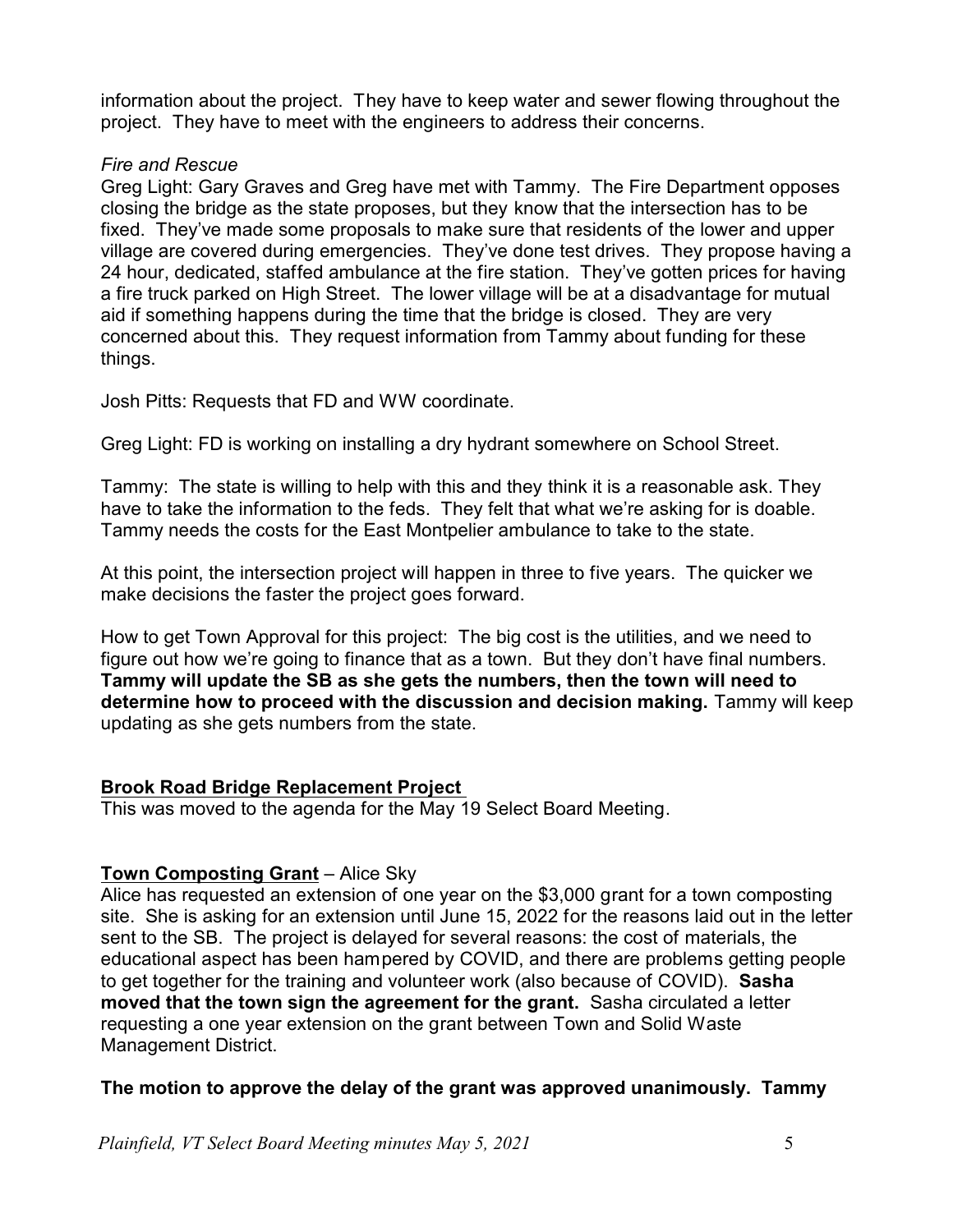**moved that Jim be approved to sign the letter and the grant, which was also approved unanimously.** Jim will sign the letter accepting the grant. Sasha will send the letter to Jim. Sasha will send the grant application to Jim for signing and sending to CVSWMD.

### **Public Comment**

**Dirt Bikes** – George Cushing. Big problem in the village lately. Melinda Vieux, Alice Merrill and Mary Lane all spoke to the issue as well. People are congregating in the evenings at the Park and Ride in trucks and dirt bikes and they are racing down the hill towards the village from the Park and Ride.

George is requesting that the town find law enforcement during the day to address the issue.

Sasha will call the Sherriff's office and request assistance.

### § **COVID Relief Funds**

Jesse Cooper – Requesting information about the status of COVID relief money that is coming to the town. Sasha said it will come in late May or early June and we don't yet know what the options and range are, but there is no guidance at this time.

If you have suggestions for how to use the funds, please send to [plainfieldtc@gmail.com](mailto:plainfieldtc@gmail.com).

### § **Household Hazardous Waste Facility**

Betsy Ziegler requests information about the letter of approval for the construction of a hazardous waste facility in Barre Town using grant monies. It is not a funding request, but member towns need to send the letter. **Motion made by Jim to approve the letter unanimously approved.** The letter from Town of Plainfield needs to be sent by May 6, 2021. Sasha will send to Jim for signature.

### § **Pedestrian Bridge**

Tammy met with contractor. They are scheduled to begin in early July. Planning for this needs to begin soon. There will be only one lane of traffic on the bridge. **Tammy will keep SB posted.** The contractor will fine-tune the date.

### **Approval of Minutes**

There are no SB meeting minutes for January 5 yet. Sasha is working on them. Sasha sent requests to Jim and Tammy for changes to the April 12 and 26 minutes. **Jim Volz moved for approval of the minutes for April 12 and April 26 and the motion passed unanimously.**

**Other business**: There was no other business